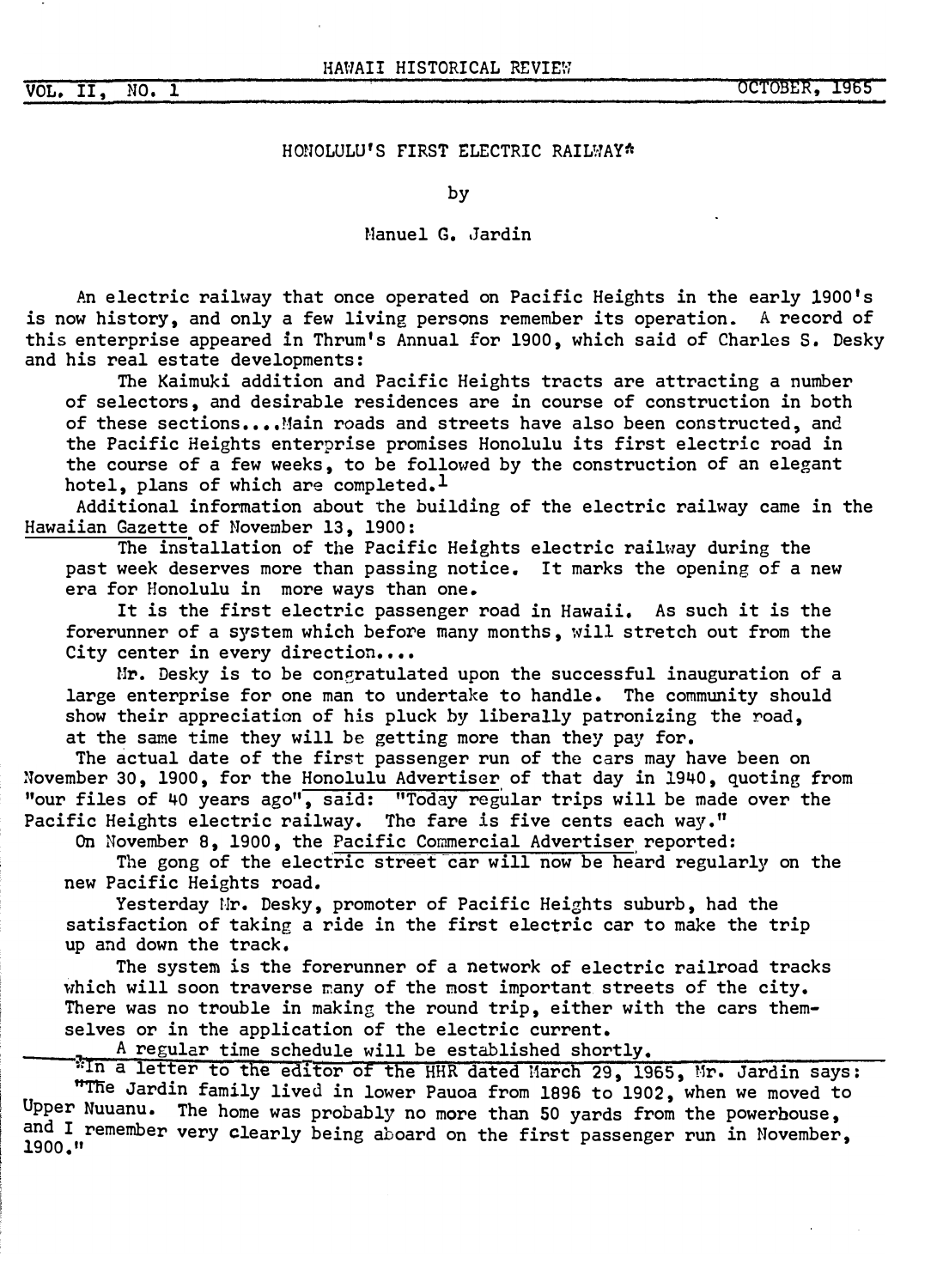# HAWAII HISTORICAL REVIEW - OCTOBER, 1965 244

And on November 21, 1900, the Advertiser carried a more detailed article on the subject. It began thus: "The Pacific Heights electric railway was running last night and quite a crowd enjoyed the novelty of a ride in the handsome cars...." Mr. Desky was reported as saying that the decision to build en electric railway was the result of economics and an expediency for the residents of the Heights.

The passenger cars had been built by the Holman Car Co. of San Francisco and were equipped with two No. 49 thirty-five-horsepower motors each.

Mr. Desky continued:

On November 7th, a little less than six months after start of construction, the first car was run over the line for a distance of about two miles •••• About midway on the line we have a turnout, which allows of the passage of cars ascending and descending....

Although the road is still incomplete, the demand for pleasure riding has already taxed the capacity of the cars, and it would appear that at least two or possibly three more would be required to meet the demand upon the road....

The steam power equipment came from the firm of C.C. Moore *&* Co., San Francisco.

As stated before, the road has not been thrown open to the public, although a great many have availed themselves of the very moderate cost of travel, five cents each way, which low rate of fare, I hope to be able to maintain, so as to make Pacific Heights a popular and attractive place of resort, as well as of residence....

We shall endeavor to run every half hour afternoon and evenings and all day Sunday. The lighting up of the Heights in the evening will indicate that the cars are being operated, and people may ride over the road until 9 o'clock.

The Hawaiian Annual for 1901 gave further information about the venture:

To C.S. Desky belongs the credit of establishing Honolulu's first electric road in connection with his Pacific Heights property.

It is now in successful operation, having a well appointed electric plant, supplying light to his tract and Kaiulani Boulevard. The road will likely be connected later with the Rapid [Transit] system.

This latter concern is progressing, their power house and car shed being in course of construction, with the machinery all on the ground. The laying of street rails began early in Hovember.<sup>2</sup>

The following year the same publication reported: "Another pleasant drive to a commanding point is around Punchbowl, an extinct volcano some 500 feet high, just back of the city, or, a trip by the electric cars up Pacific Heights slope, between Muuanu and Pauoa Valleys, to the site of Desky's proposed hotel at an elevation of about 800 feet."<sup>3</sup>

The power house which provided the electric nower for the trolley cars was a substantial structure. It stood at the foot of Pacific Heights Road and junction of Booth Road, where the present mauka section of the overpass of Pali Highway and<br>Pauoa Road is. The power house was on the ewa side of the street, and the car shed (or station) was on the opposite side, adjacent to Booth Road. The two electric trolley cars were of the early Rapid Transit variety, with open sides and running boards. Of approximately 30-passencer capacity, they employed a single operator.

I'm. Desky was a vigorous and energetic man uho early envisioned a spur of the road across the Nuuanu Stream, down to the junction of Nuuanu and Bates Streets. Pecords at the Archives of Hawaii dated March 20, 1901, give the legal opinion of the then attorney general, E.P. Dole, to Governor Sanford B. Dole, relative to the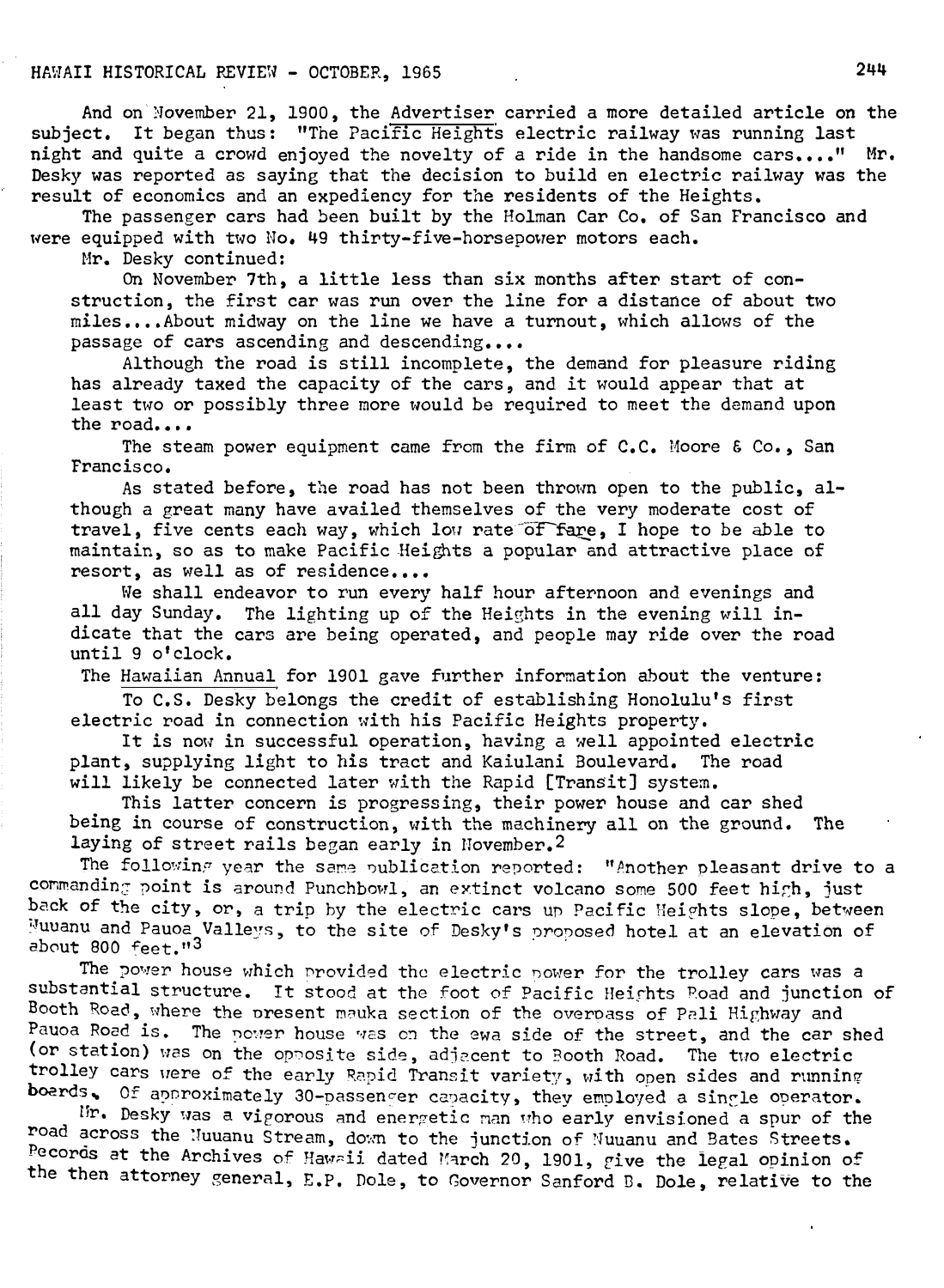## HAWAII HISTORICAL REVIEW - OCTOBER, <sup>1965</sup> **<sup>245</sup>**

application of Charles s. Desky for permission to cross certain public lands for the purpose of connecting his electric railway with Nuuanu Street. The application was 11 • •• to purchase or lease a strip of land about 840 feet in length and 30 feet in width, beginning upon Nuuanu Street, near the terminal of the Hawaiian Tramways line, and extending to the Nuuanu Stream, along the lines indicated..." The opinion of the attorney general concludes: "I think it might be wise, if it is practicable, to seek a decision of the Supreme Court rather than to rely solely upon the o�inion of the Attorney General."

Construction of the spur had a double purpose--first, as a convenience for the residents of Pacific Heights, and second, to attract more passengers for the scenic ride. In time the addition, 840 feet long, was built. It started a short distance above the power house, crossed the Nuuanu Stream and came down to Nuuanu Street opposite Bates Street. Before long a dance pavilion was put up at the top of the Heights; here dancing was held twice weekly, usually on Wednesday and Saturday nights. The eves of recognized holidays were also dance nights.

This article would be incomplete did it not include mention of Charles W. Booth, who at one time was the owner of nearly all of Pauoa Valley and Pacific Heights. Mr. Booth contributed much to the legend of Pacific Heights and Desky's electric railway. He built a lovely mansion on the Heights. It was later destroyed by fire, but was rebuilt, and Booth continued to live there. The Advertiser of July 26, 1910, carried an obituary noting that Charles w. Booth, born in Hawaii, had died suddenly at his Pacific Heights home the day before.

And on October 1, 1924, the Honolulu Advertiser printed this short account of the passing of Mr. Desky in San Francisco:

Charles s. Desky, once prominently identified with real estate in Honolulu, who built the Progress Block and other buildings, was found dead in his bed in a hotel opposite the Stewart Hotel, San Francisco, about a week ago....

Desky left here about seven or eight years ago after a residence of more than a quarter of a century....

He purchased Pacific Heights from the late Charles w. Booth, laid it out into building lots and built an electric railway up the slopes to the site he proposed for a modern hotel.

The railway was a tourist attraction. On steamer days the cars were always loaded with sightseers. The road, however, fell into disuse and finally was taken out.

The exact date of the shut-down of operation of the electric railway appears to have been unrecorded. No official paper can be found other than this small item obtained from the Hawaii Department of Regulatory Agencies: "It was a very old partnership known as the Pacific Heights Electric Railway Co., Ltd. The corporation was formed on January 4, 1902, and was dissolved on December 15, 1915, for non-filing of corporation reports." The few people who still remember the operation of the electric railway say it was discontinued toward the latter part of 1906.

It is the general belief that the trolley cars of Honolulu Rapid Transit ran before those of Mr. Desky, but official records show that the Pacific Heights cars Were in operation on November 21, 1900, while the first Rapid Transit trolley made its initial run on Hotel Street on Saturday, August 31, 1901.

During the early boom of Pacific Heights and the electric railway, someone perpetrated a hoax on the public that added further excitement. Several gallons of black, crude oil had been spread around the base of a rock cropping in a slight depression to give it the appearance of an oil field. Word then got out that OIL had<br>been discovered on the Usiable and literally there is a committee of Waralulu been discovered on the Heights, and literally thousands from all parts of Honolulu came to see.